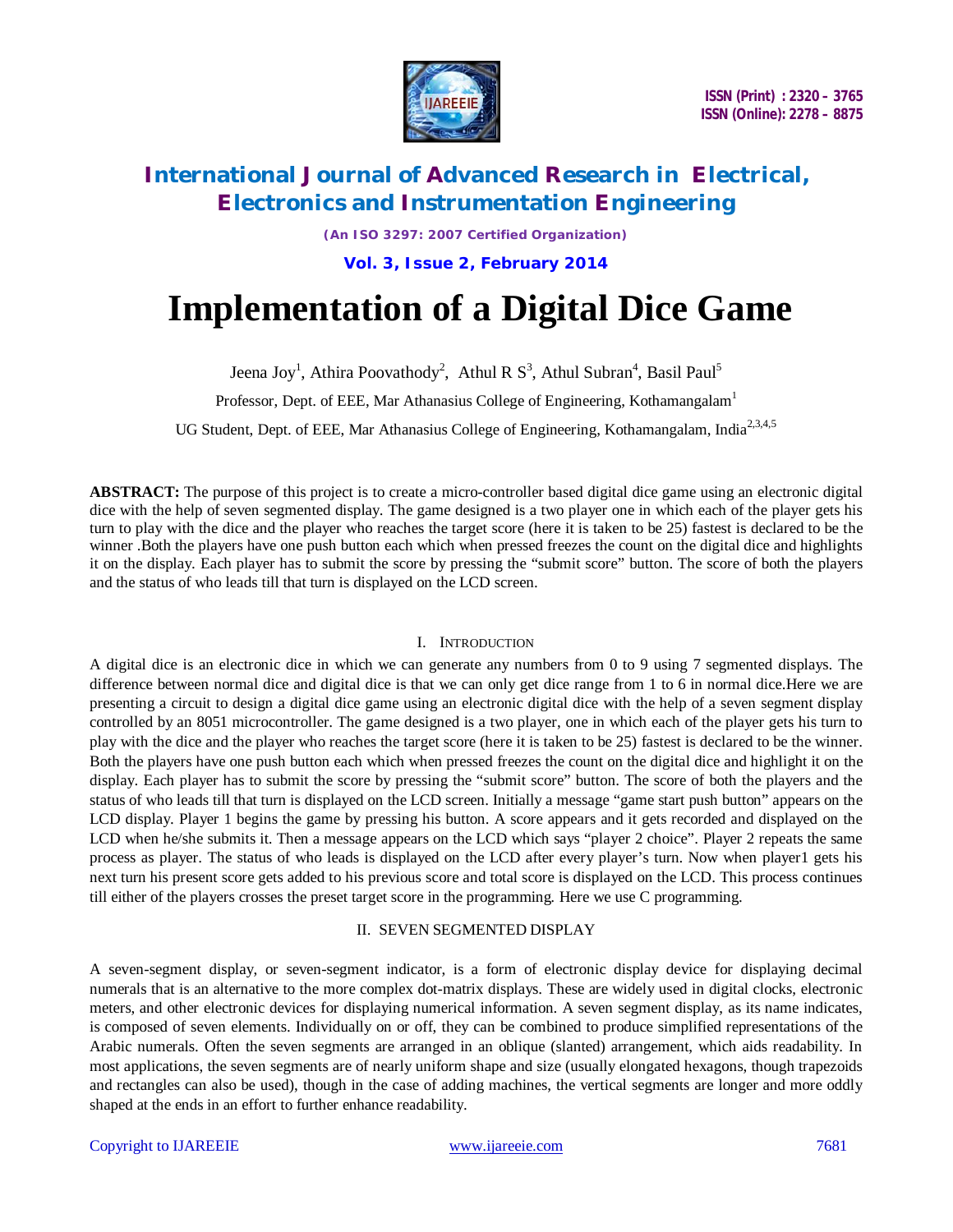

# **International Journal of Advanced Research in Electrical, Electronics and Instrumentation Engineering**

*(An ISO 3297: 2007 Certified Organization)*

### **Vol. 3, Issue 2, February 2014**

There are two types of seven segmented display common cathode and common anode. Here we uses common cathode mode.



Fig 1: Common cathode and anode mode

#### III. LIQUID CRYSTAL DISPLAY(LCD)

A liquid crystal display (LCD) is a thin, flat panel used for electronically displaying information such as text, images, and moving pictures. Its uses include monitors for computers, televisions, instrument panels, and other devices ranging from aircraft cockpit displays, to every-day consumer devices such as video players, gaming devices, clocks, watches, calculators, and telephones. The most commonly used LCDs found in the market today are 1 Line, 2 Line or 4 Line LCDs which have only 1 controller and support at most of 80 characters. Among its major features are lightweight, portability and ability to be produced in much larger screen sizes than are practical for the construction of cathode ray tube (CRT) display technology. Its low electrical power consumption enables it to be used in battery-powered electronic equipment. It is an electronically-modulated optical device made up of any number of pixels filled with liquid crystals and arrayed in front of a light source (backlight) or reflector to produce images in color or monochrome.

| SS<br>SD<br>U  | $22 \times 10^{-10}$ | 8588886          |  |
|----------------|----------------------|------------------|--|
| $\blacksquare$ | 400                  | <b>-</b> 이미모드언업관 |  |

Fig 2: LCD display

Here LCD is used for showing whose turn is to play and the leading player in each round and point of each player.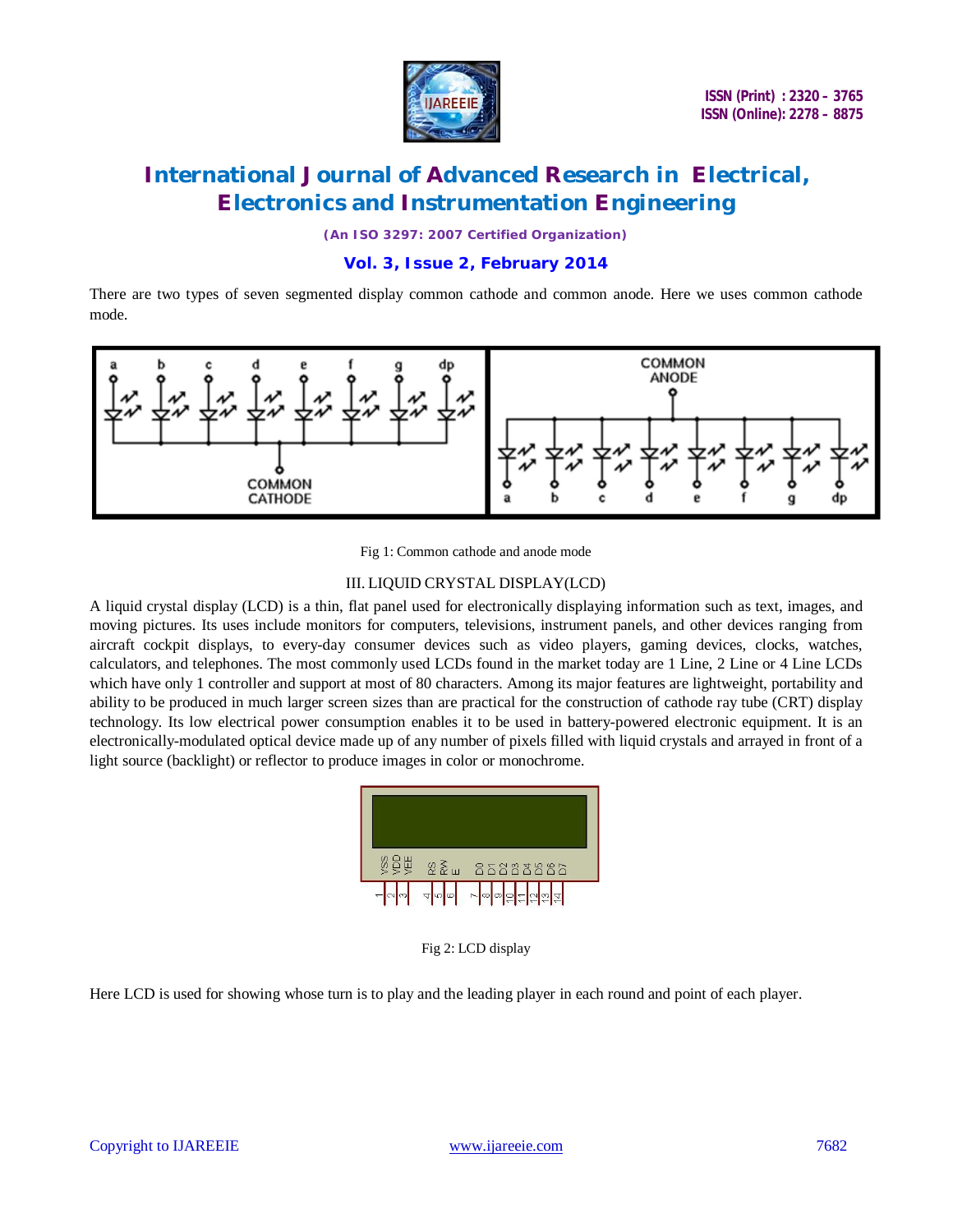

# **International Journal of Advanced Research in Electrical, Electronics and Instrumentation Engineering**

*(An ISO 3297: 2007 Certified Organization)*

**Vol. 3, Issue 2, February 2014**

### IV.WORKING AND CIRCUIT DIAGRAM



#### Fig 3: Circuit Diagram

The circuit diagram of the digital dice game is as shown. It consist of a 8051 micro controller, a seven segmented display, a LCD display, 3 press button etc. Out of 3 press button 2 press buttons are used by each player and one is used as submitting score button. 8051 is burned with C program. It is programmed in such a way that micro controller will generate a random number from 1 to 6 when player ones press button is pressed which is given as an interrupt to the micro controller. It is displayed on the seven segmented display. When the submitting score button is pressed micro controller add the points of player one/two and displayed on the LCD. After comparing each player's points the person leading in the game is also displayed on the LCD screen. Initially a message is shown at the beginning of the game "game start push button". When button is pressed player 1's score is freezes and displayed on the seven segmented display. Now it asks to submit the score, after pressing submitting button the score of player one is displayed on LCD. A message showing that its player 2's turn is displayed on the LCD. When player 2 presses the button his score gets freezes and displayed on the LCD. The status of which player leads is displayed on the LCD. This process continues till either of the player crosses the target score and that player is declared the winner and message is displayed on the LCD. Again a new game can be started afresh.

#### V. CONCLUSION

Copyright to IJAREEIE www.ijareeie.com 7683 The desired digital dice game has been designed and the complete system (including all the hardware components and software routines) is working as per the initial specifications and requirements of our project. Even certain aspects of the system can be modified as operational experience is gained with it. As the users play with the system, they develop various new ideas for the development and enhancement of the project. Number of players could be increased by making small changes in the programming and incorporating few additional hardware units. The score of the players can be viewed on the LCD. The status of the game and the information of which player's turn is displayed on the LCD. The maximum score